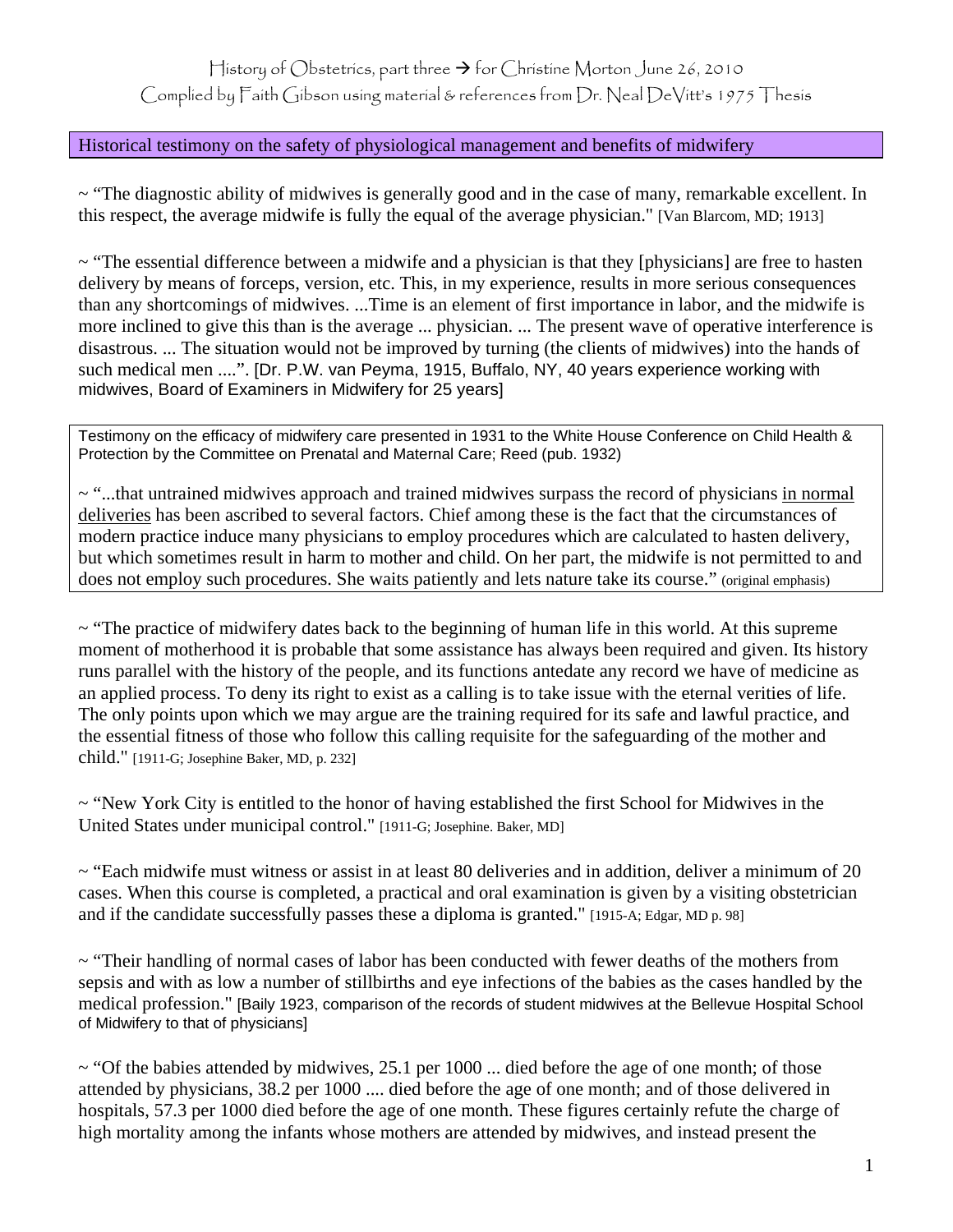History of Obstetrics, part three  $\rightarrow$  for Christine Morton June 26, 2010 Complied by Faith Gibson using material & references from Dr. Neal DeVitt's 1975 Thesis

*unexpected* problem of explaining the fact that the maternal and infant mortality for the cases attended by **midwives is lower** than those attended by physicians and hospitals." [1917-B, Levy, MD; p. 44

~ "It may be argued that the effect upon the infant of good and poor obstetrics would appear principally in the deaths under one month of age and that in this group we will find the highest mortality among the births attended by midwives. Strangely enough, it appears that especially in this age group the **infant mortality is lowest for infants attended by midwives** and highest among those delivered by hospitals. .... hospitals delivered 20% of the babies that died under one month of age but attended only 12% of the births of the city.[1917-B; Levy, MD; p.44] {emphasis added}

 $\sim$  "We have had a small but convincing demonstration by the Frontier Nursing Service of Kentucky of what the well-trained midwife can do in America. .... The midwives travel from case to case on horseback through the isolated mountainous regions of the State. There is a hospital at a central point, with a welltrained obstetrician in charge, and the very complicated cases are transferred to it for delivery.

In their first report they stated that they have delivered over 1000 women with only two deaths -- one from heart disease, the other from kidney disease. During 1931 there were 400 deliveries with no deaths. Dr. Louis Dublin, President of the American Public Health Association and the Third Vice-president and Statistician of the Metropolitan Life Insurance Company, after analyzing the work of the Frontier Nurses' midwifery service in rural Kentucky, made the following statement on May 9, 1932:

'The study shows conclusively that the type of service rendered by the Frontier Nurses safeguards the life of the mother and babe. If such service were available to the women of the country generally, there would be a savings of 10,000 mothers' lives a year in the US, there would be 30,000 less stillbirths and 30,000 more children alive at the end of the first month of life."

What are the advantages of such a system? It makes it economically possible for each women to obtain expert delivery care, because expert midwife is less expensive than an expert obstetrician. **Midwives have small practices and time to wait; they are expected to wait; this what they are paid for and there they are in no hurry to terminate labor by ill-advised operative haste.' "** 

[**Into This Universe**, by Alan Frank Guttmacher, MD, Associate in Obstetrics, John Hopkins University Viking Press, 1937, Excerpts from Charter 4, "Safer Childbirth"]

~ "…**there is no alibi for not knowing what is known**" J. Rovinsky, MD; foreword of Davis Obstetrics,1966

~ "In NYC, the reported cases of death from puerperal sepsis occur more frequently in the practice of physicians than from the work of the midwives'". [Dr. Ira Wile, 1911-G, p.246]

~ "Why bother the relatively innocuous midwife, when the ignorant doctor causes many more absolutely unnecessary deaths". [1911-B; Dr. Williams, MD, p.180]

 $\sim$  "..... the stationary or increasing mortality in this country associated with childbirth and the newborn is **not the result of midwifery practice**, and that, therefore, their elimination will not reduce these mortality rates" [Dr. Levy, p. 822, in his rebuttal to Rucker, MD,1924-A]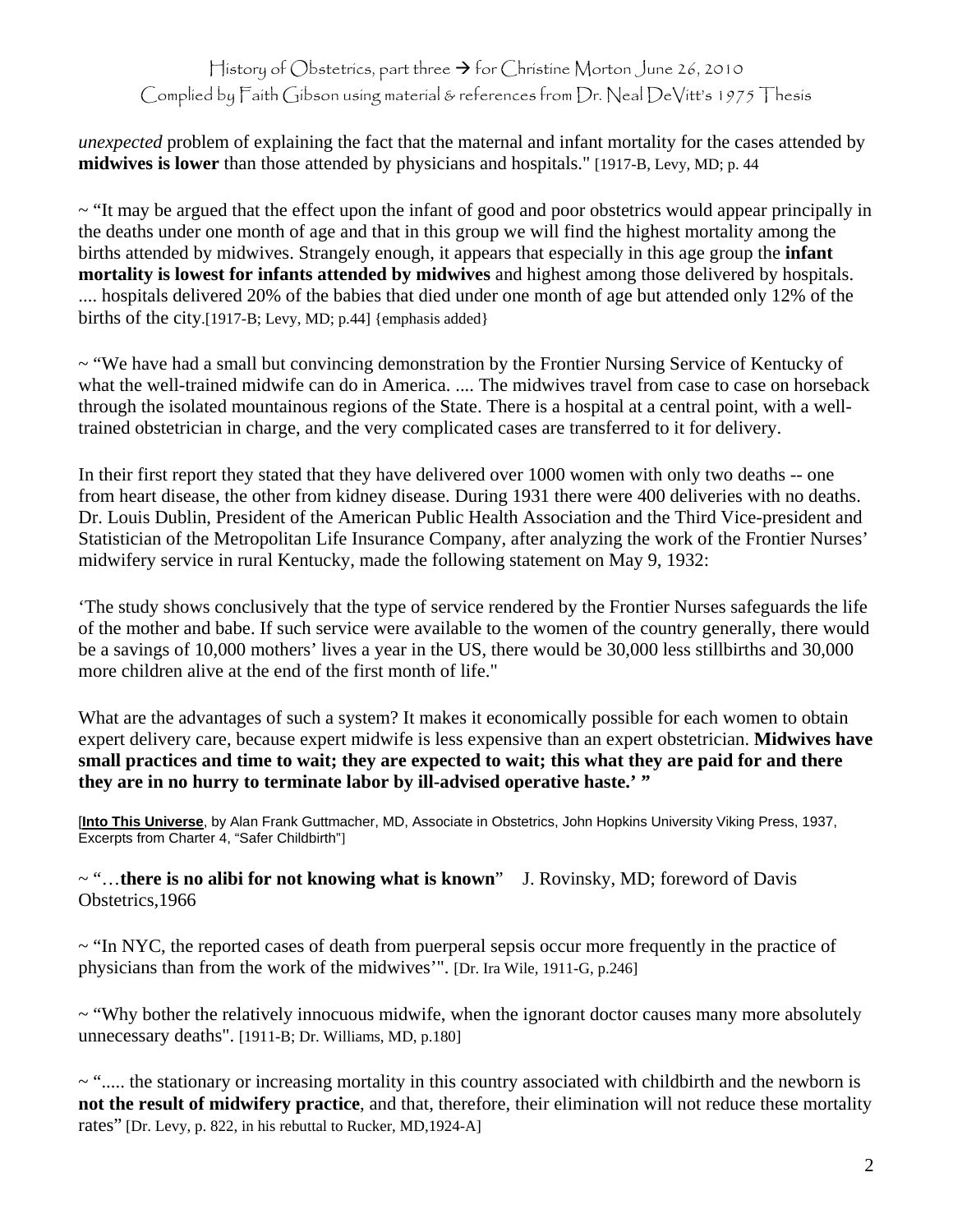History of Obstetrics, part three  $\rightarrow$  for Christine Morton June 26, 2010 Complied by Faith Gibson using material & references from Dr. Neal DeVitt's 1975 Thesis

 $\sim$  "Obstetric training in the medical colleges is recognized as inadequate, and there is no voice raised to eliminate the doctor from the practice of midwifery. Dr. Hirst is at present circularizing the State Board of Health to establish a standard for obstetrical experience for [physician] candidates for licensure, and ... he suggests the personal delivery of 6 women. In NYC, the midwife is required to have the personal care of 20 women before a permit is granted to her. The irregular practitioner of medicine is still permitted to be an *obstetrician with an experience that is inferior to that possessed by more than half of the midwives*. Let us be fair to the midwife, I say, and if she is below the ideal we have for her, though we have never crystallized that ideal into law, let us give her the opportunity to rise and educate herself under proper supervision." [1911-G; J. Baker, MD, p. 224] {emphasis added}

 $\sim$  Dr. Ira S. Wile, New York City: "But it is manifestly unfair to criticize the lack of an educational standard which has never been established. When nurses were of the Sairey Gamp type, *elimination was not the cure.* When apprenticeship was the open sesame to the practice of medicine ...*elimination was not the cure\**. Education, training, regulation and control solved these problems just as they will solve the midwife problem. [TASSPIM ? 1911] \*emphasis in original

~ "That Socrates' mother was a midwife bears testimony to the honorable nature of such a profession at a time when civilization in one of its highest forms was at its summit." [1911-G; Josephine Baker, MD, p. 232]

 $\sim$  "Establish an educational standard, provide sufficient facilities for giving the adequate training, secure the legislation essential to provide the supervision and control and then raise the standard of the midwife so that no further fault may be found\*. Let us be fair to the midwives and their patients. Let there be an evolution of **this class of public servant**\*\* and not a hasty attempt to check their possible development." \*emphasis in original; \*\*bolded type, emphasis added [1911-G; J. Baker, MD, p. 244]

 $\sim$  "We have learned much from her [the traditional midwife] and respect is mutual between our parallel groups. We have learned to teach our [obstetrical] students less invasive delivery and above all, to use the vertical position for the mother. Perhaps this is the most valuable lesson among the many we have learned." [Dr. Galba Araujo, professor of obstetrics from Brazil, in an article urging an "articulated model of midwifery" into contemporary obstetrics, 1990]

~ "Midwifery provides a balance between family and [the] medical perspective on birth. To negotiate and balance the different meanings and perspective of birth within the health care system, it is essential for midwives to have a legitimate and powerful role within the system. Midwifery should be powerful enough to influence both the nature and the delivery of services. This, I believe, would greatly enhance maternity care, which ultimately is the crux of the matter..." [Page, SM, Director of Midwifery, Oxfordshire, England, 1988]

In stating that "...the decline of American midwifery was both a legal and sociological phenomenon". Dr. DeVitt notes that because the US lacked a national policy acknowledging the social value of independent midwifery, there was *no countervailing force* to offset the organized politics of state and local and national groups intent on using their political power to the determent of midwives. [FG  $\sim$ O $\sim$ ]

In addition to the dilemma of insufficient teaching cases for all the medical, nursing, and midwifery students of the day, there was a **general prejudice against midwives** by the obstetrical profession that went beyond any rational argument of relative merit or safety. This was amply documented in the many published comments about midwives by influential physicians of that era: